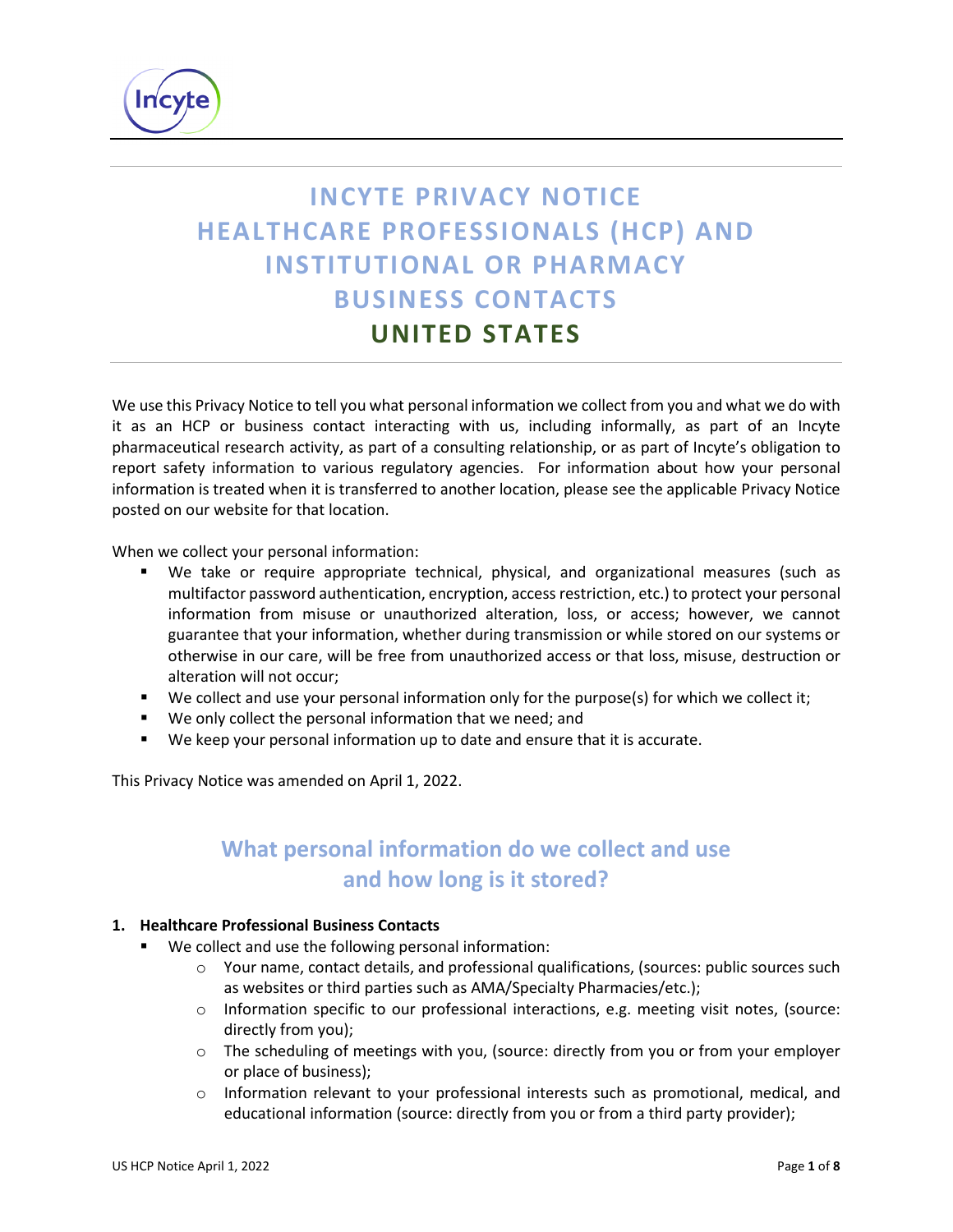

- o Your potential or actual involvement in our clinical development programs (source: directly from you; our clinical research records; or public sources such as scientific and medical publications, national registries, and the Internet); and
- o Your prescribing information.
- We collect this personal information in order to:
	- o Schedule meetings with you;
	- o Determine your interest in receiving information relating to Incyte products;
	- o Provide Information relevant to your professional interests such as promotional, medical and educational information;
	- o Initiate or follow-up for clinical development programs;
	- $\circ$  Administer or follow up for the supply of medicinal product(s) based on your unsolicited request (e.g.: compassionate use and/or early access program pre-authorized by competent bodies and/or authorities);
	- o To perform analytics and understand your preferences;
	- o For our own administrative and quality assurance purposes;
	- $\circ$  To gain insights and feedback on our products and services in order to correct or improve them, by analyzing information including from external sources such as Google, Facebook and Twitter ; and
	- o Comply with voluntary or regulatory transparency reporting disclosures or other regulatory obligations.
- We collect and use this personal information as necessary based on our legitimate interest as a drug manufacturer in marketing and improving our products or based on your opt-in or consent. Where applicable, we also collect and use this personal information as necessary based on our regulatory transparency reporting or other regulatory requirements.
- We keep and use your information for as long as necessary for the administration of our relationship but for history of our interactions, no longer than three years after the last contact with you unless you ask us to delete your data prior to that date or unless otherwise required under transparency reporting disclosures or other regulatory obligations.

#### **2. Research Investigators & Research Staff**

- We collect and use the following data:
	- $\circ$  Your name, contact details, professional qualifications and interests, (source: third parties such as the AMA or directly from you or your employer);
	- $\circ$  Information specific to our professional interactions, e.g. meeting visit notes), (source: directly from you); and,
	- o The scheduling of meetings with you, (source: directly from you).
- We collect this personal information in order to:
	- o Coordinate your involvement in an Incyte sponsored research in order to contact you, contract with you, provide you with information about the research, and schedule meetings and appointments with you;
	- o Comply with Incyte's legal obligations in its conduct of research; and,
	- $\circ$  Comply with voluntary or regulatory transparency reporting disclosures where applicable.
- We collect and use your personal information (1) as necessary based our legitimate interest as a drug manufacturer in developing new drugs; (2) based on Incyte's legal obligations under applicable laws; (3) in performance of a contract with Incyte; and/or (4) based on your consent.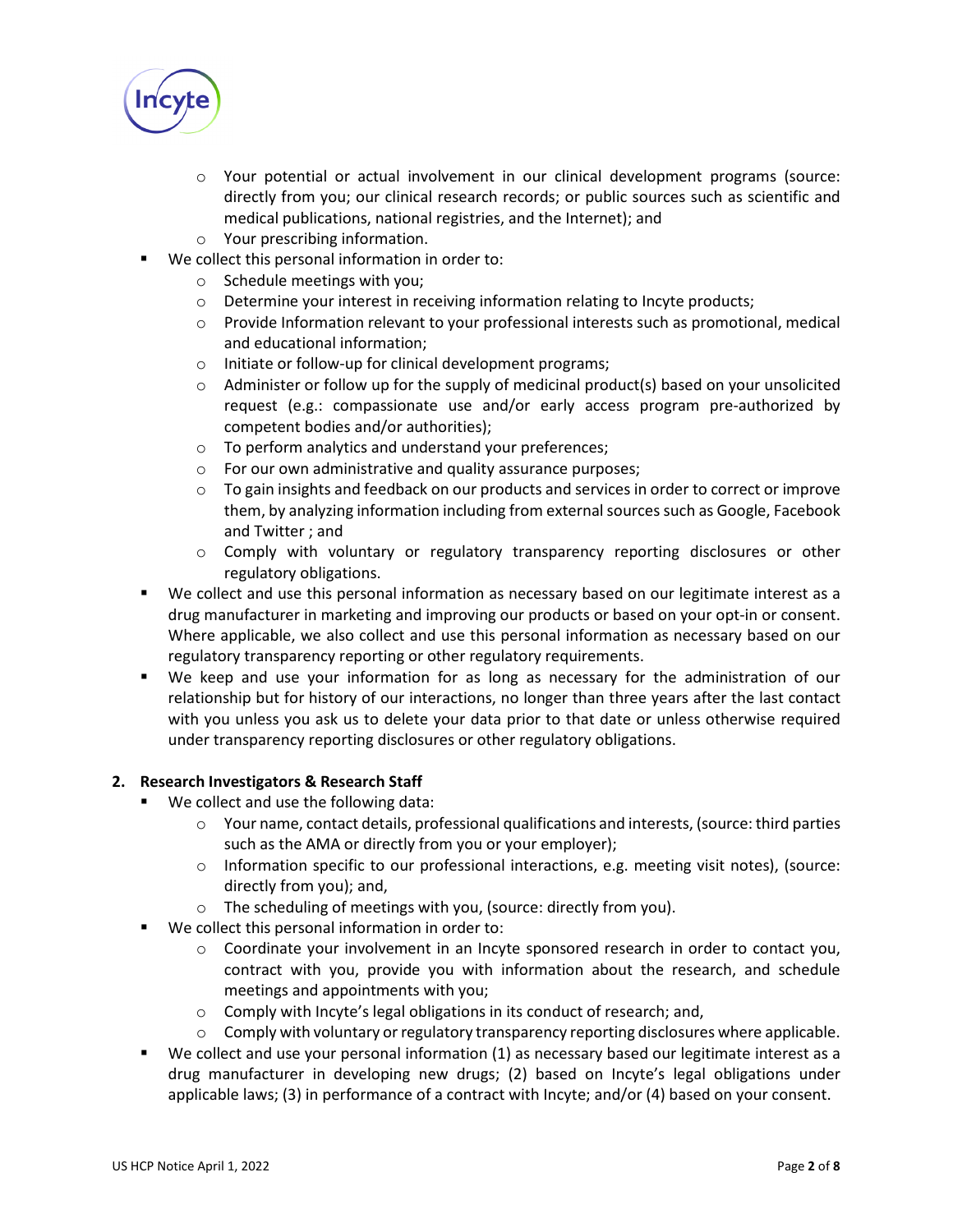

 We keep and use your information for as long as necessary for the administration of our business relationship but no longer than thirty years after the conclusion of the research as necessary to comply with legal or regulatory obligations.

#### **3. Adverse Event/Special Situation/Product Complaint Reporters**

- We collect and use the following personal information:
	- $\circ$  Your name, contact details, credentials, and employer (source: directly from you or one of your patients or patients' caregiver).
- We collect this personal information in order to:
	- o Understand the safety and efficacy of Incyte's study drugs or products in the market place; and
	- $\circ$  Comply with Incyte's legal obligations in the conduct of research or manufacturing and distribution of a marketed product for reporting safety and product complaints.
- We collect and use this personal information based on Incyte's legal obligations under applicable laws.
- We keep and use your information for as long as necessary to comply with Incyte's legal obligations under applicable laws but no longer than thirty years after the conclusion of the research or after the life of the product as necessary to comply with legal or regulatory obligations.

#### **4. Medical Information Requestors**

- We collect and use the following personal information:
	- o Your name, contact details, credentials, and employer (source: directly from you); and
	- o We collect this personal information in order to answer your unsolicited questions related to Incyte products or studies or related disease state information.
- We collect and use this personal information as necessary based on our legitimate interest as a drug manufacturer in supporting the development of new drugs and use of approved drugs.
- We keep and use your information for as long as necessary to comply with Incyte's legal obligations under applicable laws but no longer than thirty years after the end of the life of the marketed product as necessary to comply with legal or regulatory obligations.

#### **5. Consultants**

- We collect and use the following personal information:
	- o Your name, contact details, education, professional experience, qualifications, licenses, photo, and national identifiers such as social security number or tax number (source: third parties such as the AMA, directly from you, or from public sources such as scientific and medical publications, national registries, and the Internet);
	- $\circ$  Information specific to our professional interactions such as meetings, meeting notes, and audio or video recordings (source: directly from you);
	- o Payment and/or bank details (source: directly from you); and
	- o Other details necessary to comply with voluntary or regulatory transparency reporting disclosures
- Automated Decision Making: Incyte uses an automated process to determine applicable payment rates for consulting activities according to your qualifications and professional experience. This process is conducted in order to enter into a contract with you at rates that are likely to be considered fair market value for compliance purposes.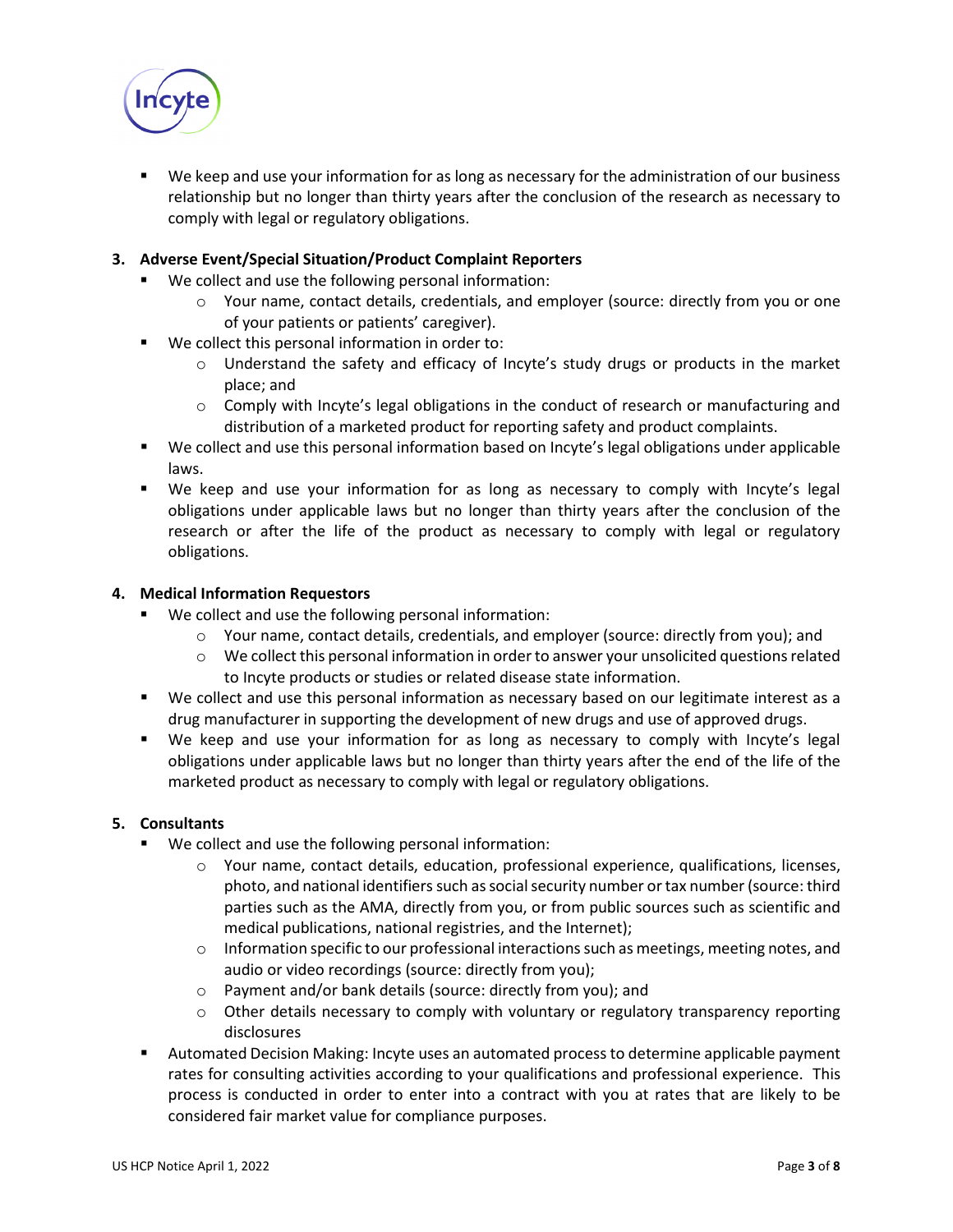

- We collect and use your personal information (1) in performance of a contract with Incyte; (2) based on Incyte's legal obligations under applicable laws; and (3) for legal proceedings, investigations, and questions from competent authorities.
- We keep and use your information for as long as necessary for the administration of this relationship but no longer than three years after the last contact with you, unless you ask us to delete your personal information prior to that date or unless otherwise required under transparency reporting disclosures.

#### **6. Business Contacts at Institutions or Pharmacies**

- We collect and use the following personal information:
	- o Your name and contact details (source: third parties such as the AMA or directly from you); and,
	- $\circ$  Information specific to our professional interactions such as meetings and meeting notes (source: directly from you).
- We collect and use your personal information (1) in performance of a contract with Incyte; (2) based on Incyte's legal obligations under applicable laws; and (3) for legal proceedings, investigations and questions from competent authorities.
- We keep and use your information for as long as necessary for the administration of our business relationship but no longer than three years after the last contact with you, unless you ask us to delete your personal information prior to that date.

### **Do you need to provide us with your personal information?**

In certain instances you need to provide us with your personal information in order for Incyte to meet regulatory or legal obligations or where it is necessary for us to enter into a contract with you. In all other instances, you are not obliged to provide us with any personal information.

### **Who do we share your personal information with?**

Depending on your relationship with Incyte, your personal information is shared by Incyte with:

- **•** Other companies in the worldwide Incyte Group, wherever located (a list of all Incyte companies is available under: [http://www.incyte.com/contact](http://www.incyte.com/contact-us/headquarters.aspx)[us/headquarters.aspx](http://www.incyte.com/contact-us/headquarters.aspx) );
- Third party consultants, service providers, partner companies contracted by or on behalf of Incyte or its affiliates, wherever located;
- Healthcare professional boards, authorities, wherever located;
- Government agencies, regulators, or public authorities, but only when they require us to. In some instances, these government agencies may make your personal information public in accordance with applicable laws or guidelines;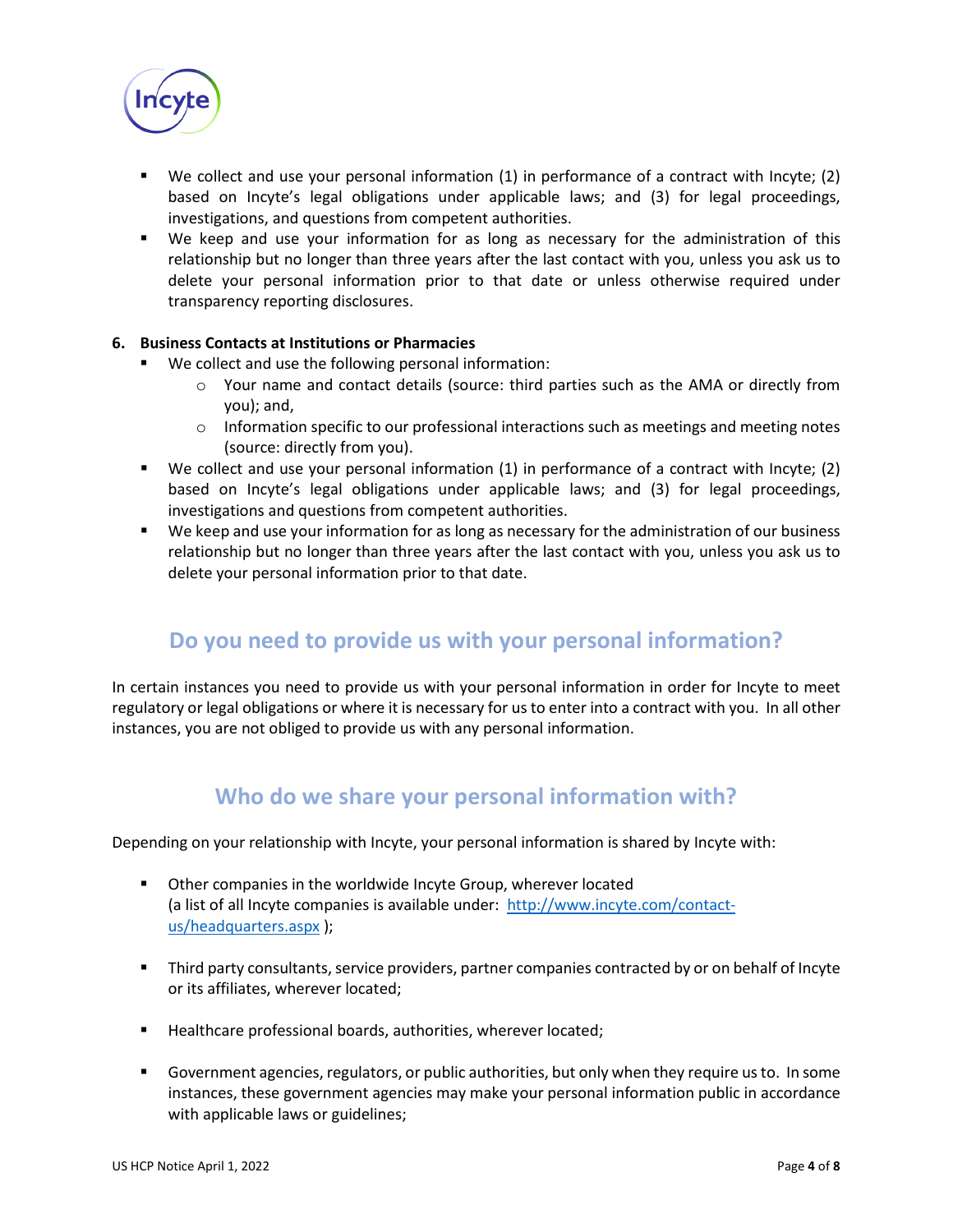

- Publically online as part of voluntary transparency disclosures; and
- **Where required by institutional policy or government entity, to your employer.**

### **Where is your personal information used or stored?**

Depending on your relationship with Incyte, we may transfer your personal information:

- 1) To other countries: your personal information may be transferred to Europe, Switzerland, Japan, the United Kingdom, India, and China; and
- 2) Within the worldwide Incyte group of companies as identified above.

### **How is your personal information kept secure?**

We use a combination of commercially reasonable physical, technical, and administrative safeguards to protect the personal information we collect from you. When your personal information is shared, Incyte will take a reasonable approach to prevent the unauthorized use or disclosure of personal information.

While we use these precautions to safeguard your personal information, please be aware that no security measures are perfect or impenetrable. We cannot guarantee the security of the networks, systems, servers, devices, and databases we operate or that are operated on our behalf. Please use caution when submitting any personal or other sensitive information to us online.

### **What if the personal information is relating to a minor?**

Incyte does not knowingly collect personal information directly from minors—persons under the age of 16, or another age of a minor as defined by law—other than when required to comply with the law or for safety or security reasons. If you are a parent or guardian of a minor who has provided personal information without your knowledge or consent, you may submit a request to remove the minor's information by emailing us at privacy@incyte.com.

# **What if you're an individual with a disability and want to get this Privacy Notice in an alternative format?**

Incyte is committed to ensuring that our communications are accessible to individuals with disabilities. To submit accessibility-related requests or report barriers to accessibility, please use the contact information below.

### **Who can you contact about Privacy at Incyte?**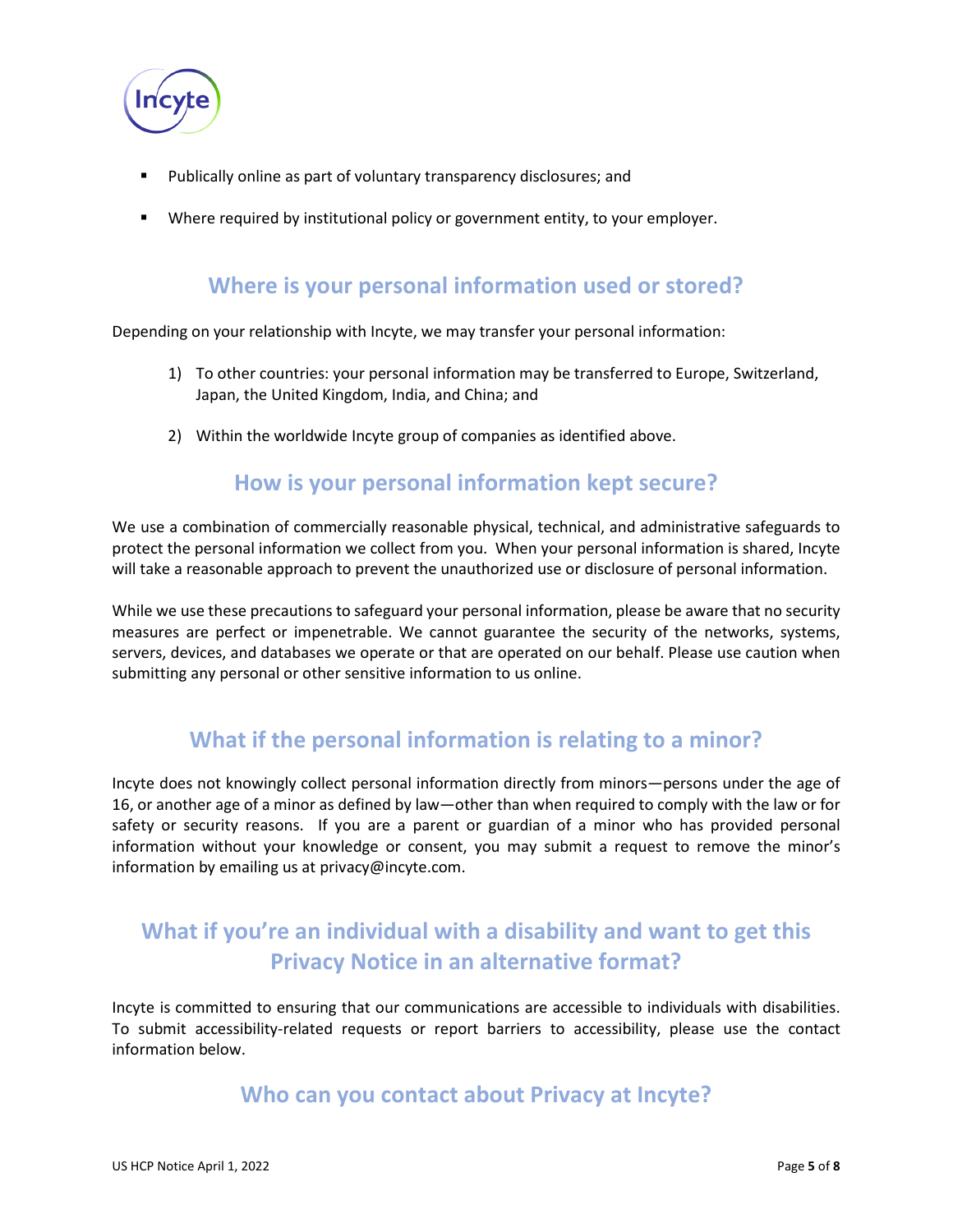

If you have any questions about our privacy policies or practices, we encourage you to contact the Incyte Privacy Office:

Attn: Privacy Office Incyte Corporation 1801 Augustine Cut-off Wilmington, Delaware 19803 833-919-0687 [privacy@incyte.com](mailto:privacy@incyte.com)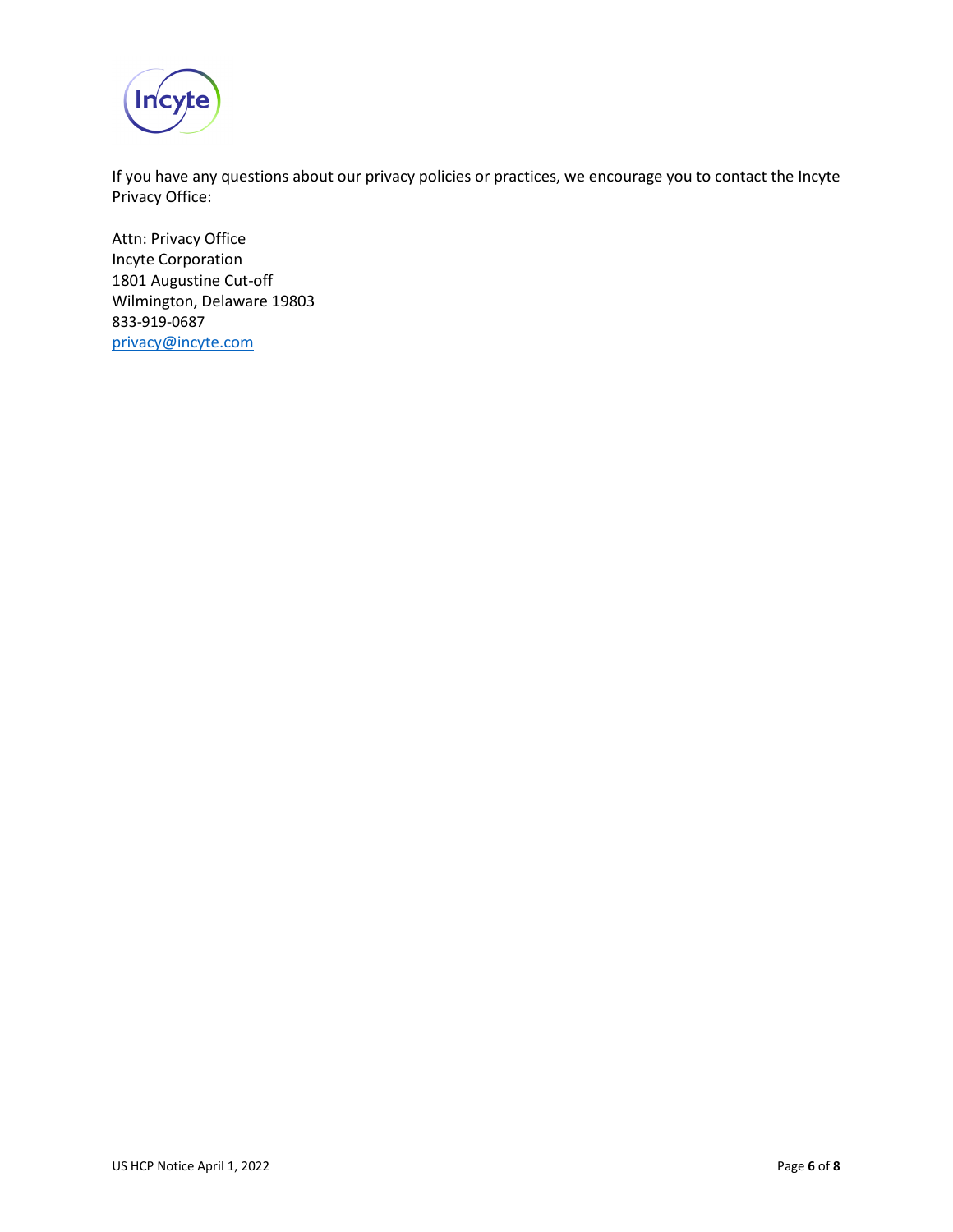

# CALIFORNIA RESIDENTS ONLY

If you are a resident of California, please read this section to learn more about the California Consumer Privacy Act of 2018 (CCPA) and how it applies to the personal information collected and used by Incyte as described in this Privacy Notice.

# **What are my rights?**

Individuals who are California residents and whose information is covered by the relevant provisions of the CCPA may have the following privacy rights:

- to request disclosure of personal information we collect and share about you during the 12-month period preceding our receipt of the request, including:
	- o the categories of personal information we've collected about you;
	- $\circ$  the categories of sources from which we collected the personal information;
	- o the business or commercial purposes for which we collected or sold the personal information
	- o the categories of third parties with which we shared the personal information;
	- $\circ$  the categories of personal information that we have shared with service providers who provide services to us;
	- o the specific pieces of personal information we collected; and
	- $\circ$  the categories of personal information (if any) that we have sold about you, the categories of third parties to which we have sold that information, and the category or categories of personal information sold to each third party
- to request deletion of personal information we have collected about you; and
- to request that Incyte not sell your personal information.
	- $\circ$  Under the CCPA, California consumers also have the right to request that their information not be sold for value. Currently, we do not sell or disclose your information to third parties for monetary or in-kind compensation. However, if this practice changes in the future, we will provide updated information via this Privacy Notice and provide instructions on this page to submit a request to stop selling your personal information.

You also have a right not to be discriminated against for the exercise of the privacy rights conferred by the CCPA. If you exercise any of the rights explained in this Privacy Notice, we will continue to treat you fairly and not discriminate against you on the basis that you have exercised such rights.

There may be some types of personal information that can be associated with a household (a group of people living together in a single home). Requests for access or deletion of household Personal Information must be made by each member of the household. We will verify each member of the household using the verification criteria explained below. If we are unable to verify the identity of each household member with the degree of certainty required, we will not be able to respond to the request. We will notify you to explain the basis of our denial.